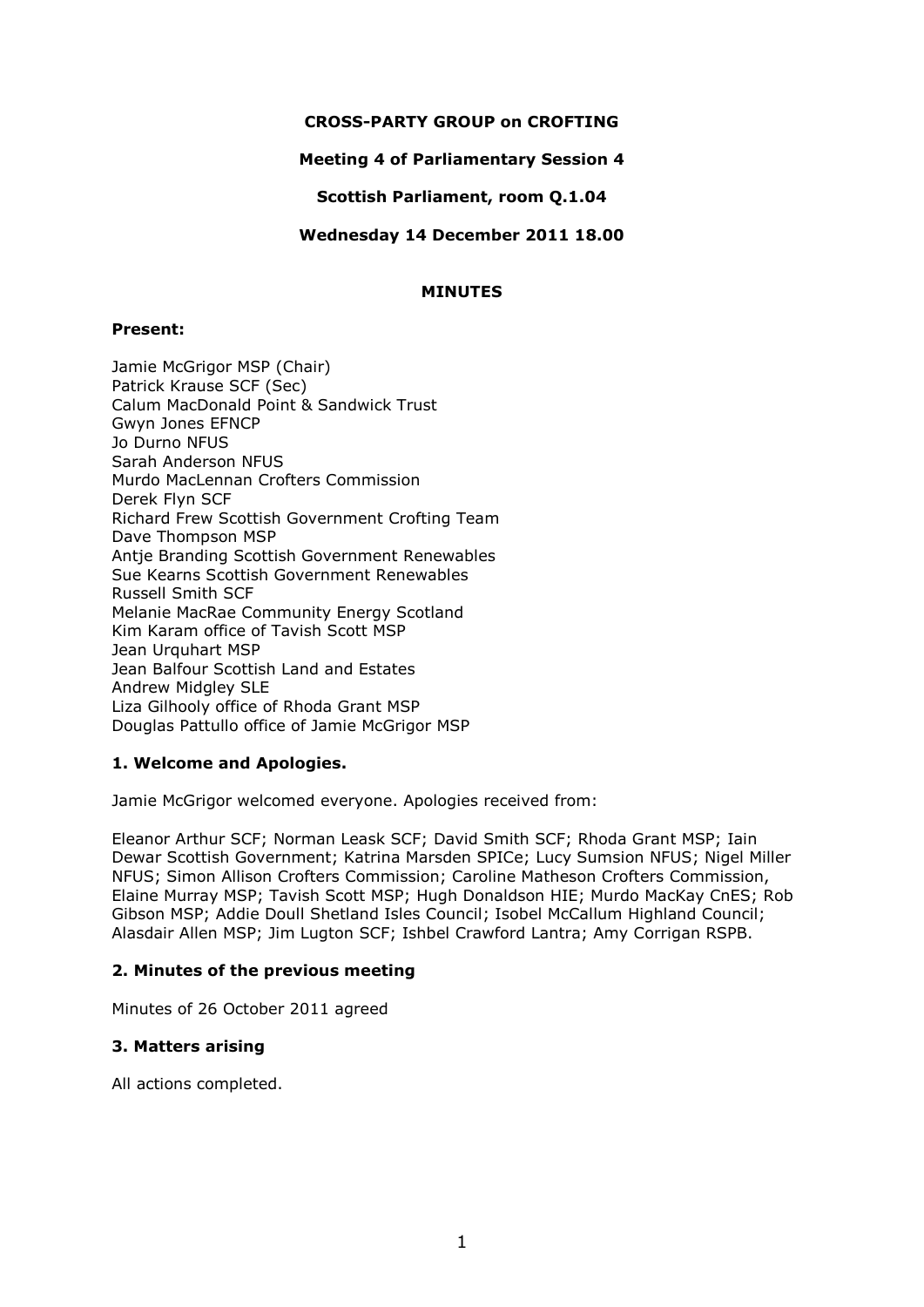# **4. Crofting Renewables**

### *Update from Sue Kearns, head of SG Renewables Routemap and Antje Branding, leading on SG Agri-Renewables Strategy:*

**Scottish Government's ambition** is for all communities across Scotland to share in the rich rewards of Scotland's next energy revolution. The following provides a summary of current policy activity:

### **Scotland leading the way across the UK in how it supports communities and local ownership of renewable projects**

Since May 2007, over 800 grants for community renewables, worth some £16M, have been allocated under CARES and previous SCHRI.

In 2011, SG launched CARES Loan Scheme offering loans for pre-planning cost with a budget of £7.75M. 42 projects offered loans totaling £4M, which will produce 56MW of renewable energy.

A requirement of loan scheme is for a binding legal agreement on community benefit, of at least 20% of net profit for a 20 year period; to go to wider community – being changed from April to requirement for £10,000 per MW installed capacity. SG support currently delivered locally by Community Energy Scotland.

#### **We have set a new target of 500MW of community and locally owned renewables by 2020.**

- Challenging target, represents some 3% of our 100% electricity target.
- Estimated 180MW of installed capacity at different stages of development. Work on a database currently being done - results due shortly.

### **Communities need certainty and confidence to take forward projects**

- SG will continue with CARES Loan Scheme- providing finance at the high risk preplanning stage. Budget of £23.5M over next 3 years**.**
- SG seeking to secure the establishment of a new Scottish Green Equity Fund for communities, not only to help community-led scheme but to allow communities to buy into commercial schemes.

### **Local ownership of energy a priority, but should not forget the benefits that accrue to communities from commercially owned schemes.**

- SG already set the bar for community benefit from commercial developments with our commitment to act as an exemplar in the schemes developed on the public estate.
- The £5,000 per MW rate negotiated by FCS for the new commercial wind and hydro schemes is more than twice the industry standard. In addition there is the opportunity for communities to buy into individual schemes.
- This exemplar has directly led to the recent adoption of a £5,000 per MW rate by both Vattenfall and SSE – with SSE's funding split between local community benefit and a national fund.

SG consulted on options to maximise community benefits from commercially-owned renewables, via "Securing the Benefits" consultation. As a result we will be setting up a public register of community benefits from commercial schemes to help communities to negotiate.

The Agri-renewables strategy exists within the renewables routemap and will take advice from the Agriculture and Climate Change stakeholder group, which will meet early in the new year. The strategy will be in place by next summer.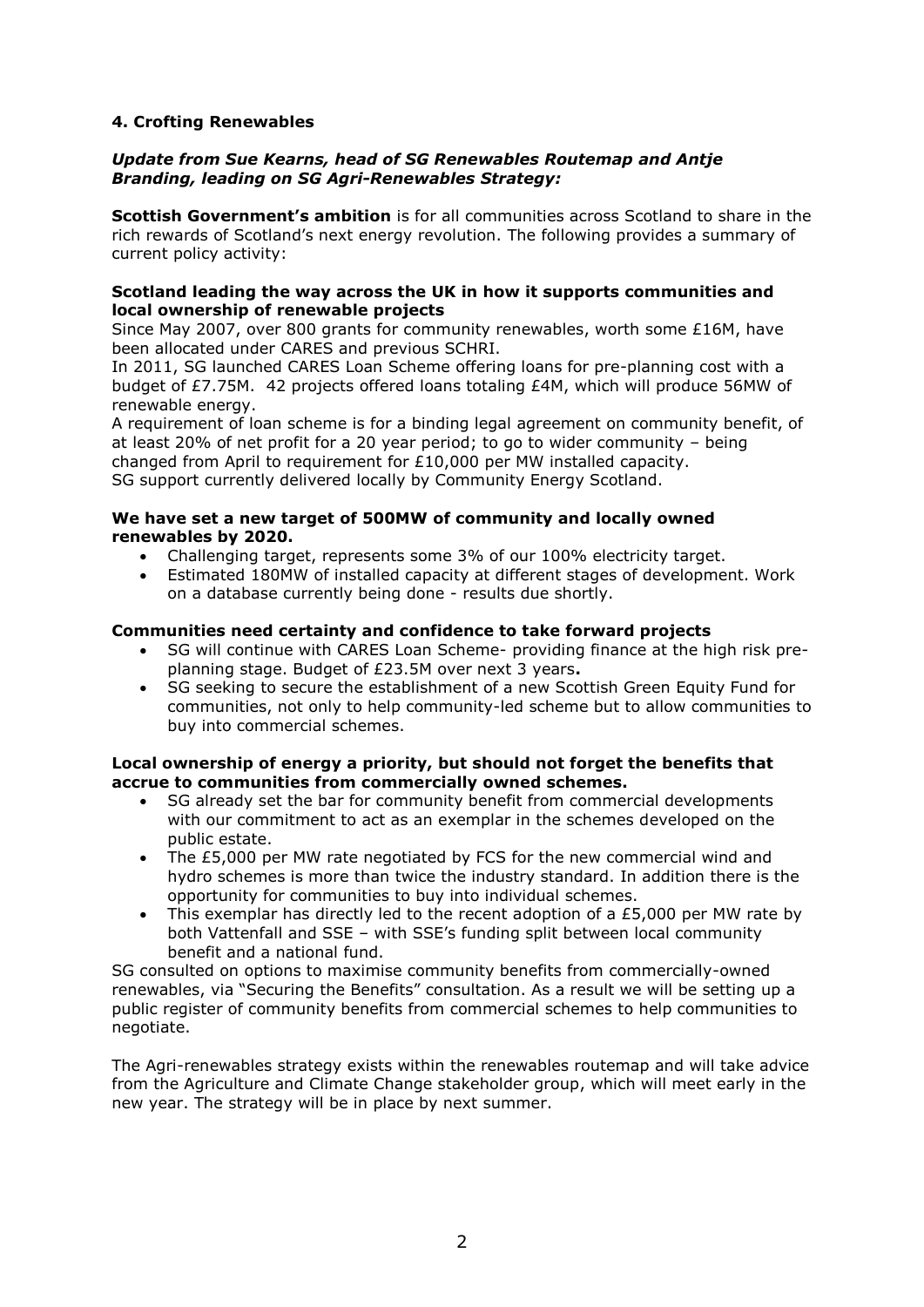# *Update from Malanie MacRae, Community Energy Scotland*:

Community Energy Scotland are a registered charity that provides practical help, independent advice and support for communities developing green energy projects. To date we have supported around 1000 communities. More information can be found here: [http://www.communityenergyscotland.org.uk.](http://www.communityenergyscotland.org.uk/) We currently administer the CARES Loan fund on behalf of the Scottish Government which has been set up to help rural businesses, land managers and communities benefit from harnessing the renewable resources available to them. Crofters and Common Grazings are land managers and would be encouraged to consider the support available through this programme. For more information groups should contact their local development officer who should be able to advise them further. The Scottish Governments Community Renewable Toolkit could also provide is useful source of information for those wishing to undertake projects. We would support that statement that there is a great opportunity here for Crofting communities to engage in these developments to help to provide sustainable income streams.

### **General comments and discussion.**

What is the definition of 'community benefit'? There are different models in different projects. Ministers would like more uniformity, but recognise that one size does not fit all. It may be practical to state a minimum community benefit.

An example cited: Wind-farms pay into community via Scottish Community Foundation, who get paid by Scottish Power, not from the community benefit. The three community councils bordering the development get the benefit. Local authorities have been trying to get wind-farm community benefit. This would be ok if used for community development, especially related to energy use, but it shouldn't be leaked away for general council work.

Will crofters and community landowners be represented on the agriculture and climate change stakeholder group? Not known.

If trees are cut for wind-farm development FCS will want compulsory re-planting.

A major issue is that local communities can benefit from a wind-farm but communities that are affected by electricity transport – pylons, power-lines, sub-stations etc – don't get any compensatory benefit. This is a big flaw that needs to be addressed.

#### *Presentation by Calum MacDonald of Point & Sandwick Trust on their community wind-farm project* – Calum's slides were circulated to the CPG.

## **General comments and discussion.**

Point and Sandwick Trust represents both the crofters and the wider community. All Grazing Committees have a right to nominate a representative to the Board and the rest of the Board is elected by the membership which is open to all 2,904 electors in the area. All 20 villages in the Point and Sandwick area will benefit from the wind farm income, no matter where the turbines actually stand. Other communities within the Western Isles can also apply for benefits for community initiatives. It is intended that 30% of the income will be used exclusively in the P&S area and that 70% will be used on projects which benefit the whole of the WI.

There will be 3 turbines of 3 MW each in this project. They stand 140m ground to blade tip.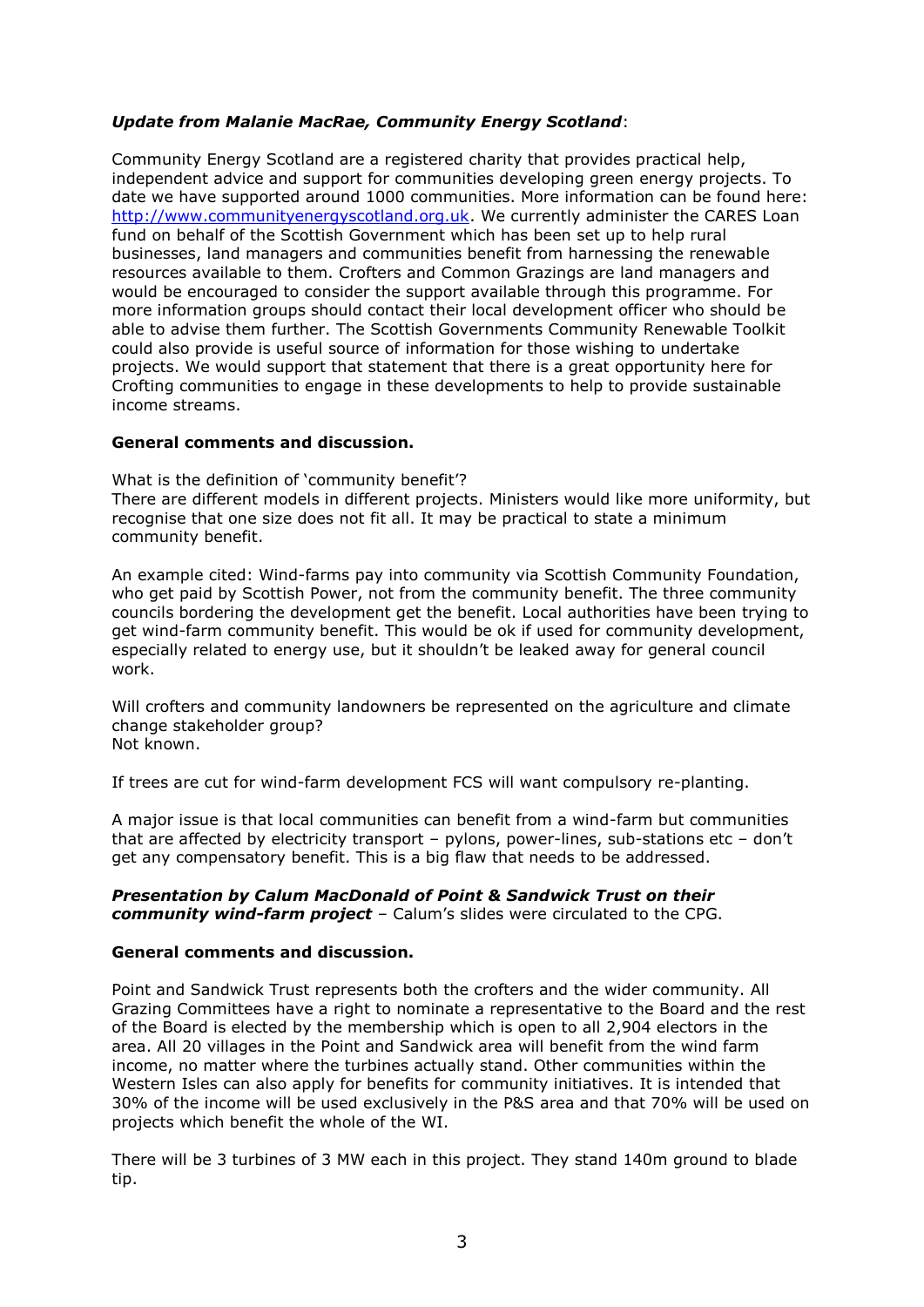How is it funded?

Community Energy Scotland funds feasibility and set-up costs up to planning consent. The Cooperative Bank are lending 100% for the build costs – the turbines and the planning consent are the collateral.

It is a big loan but the wind farm gross income will be  $E3$  million a year so it affordable. The build should take less than a year.

With a 36% capacity (which is a conservative estimate for a windy area like the outer isles) it is estimated that the net income will be  $£1.4M$  net per year over 25 years. If it was privately owned and just paying a normal community benefit payment like most turbines in the Highlands, it would pay less than £100,000 a year to the community. It is obviously a huge advantage to the community if the project is community owned.

Who is the landlord and what do they get?

Stornoway Trust. The land is leased from the landlord. They get an income related to output which could be about £70,000k per year. The rent payable to the landlord varies in different projects.

The highest risk part of any wind farm project is the planning because failure to get planning means all the money spent up to that point is lost. However, community renewable schemes have 100% success rate with planning so far - compare to private schemes which have less than 50% success rate. Also community schemes can access grant funding for the planning stage so they are not risking any of their own capital.

#### Who should take this forward?

There are about 550,000ha of common grazing in the Highlands and Islands. This project can be a demonstration to other communities to do the same. PST intends to set up a scheme to help finance start-up of other community wind energy projects. SCF could be involved in spreading the message.

It has taken quite a long time (2005 – 2013). What is the minimum time it would take? 2 years planning (bird studies need to be done over two breeding seasons) and a year's build, so a minimum of 3 years. The aim is to build other projects in coming years and to do it faster using the lessons learned from this one.

FIT and ROC are being reduced – will this affect the project? The project is ROC which was reduced by 0.9 % which doesn't really make a significant difference.

#### **5. Update on implementation of the Crofting Reform Act 2010**

Richard Frew provided the Scottish Government's update on implementation of the Crofting Reform (Scotland) Act 2012 as follows:

- Implementation remains on track. The 2nd commencement order, including provisions reorganising the Crofters Commission, elections to the Crofting Commission and new duties for tenant and owner-occupier crofters, had been signed by the Minister this day (14 December) and should be laid before Parliament on 16 December. The order contains 2 commencement dates - 1 October 2011 and 1 April 2012. Work on the 3rd commencement order, covering the new Crofting Register, should begin shortly. This will be an Affirmative Order.

- The crofting elections regulations had been passed by the Parliament's Rural Affairs, Climate Change and Environment Committee that morning and was now for the full Parliament to consider. The Elections count was planned for 16 March 2012.